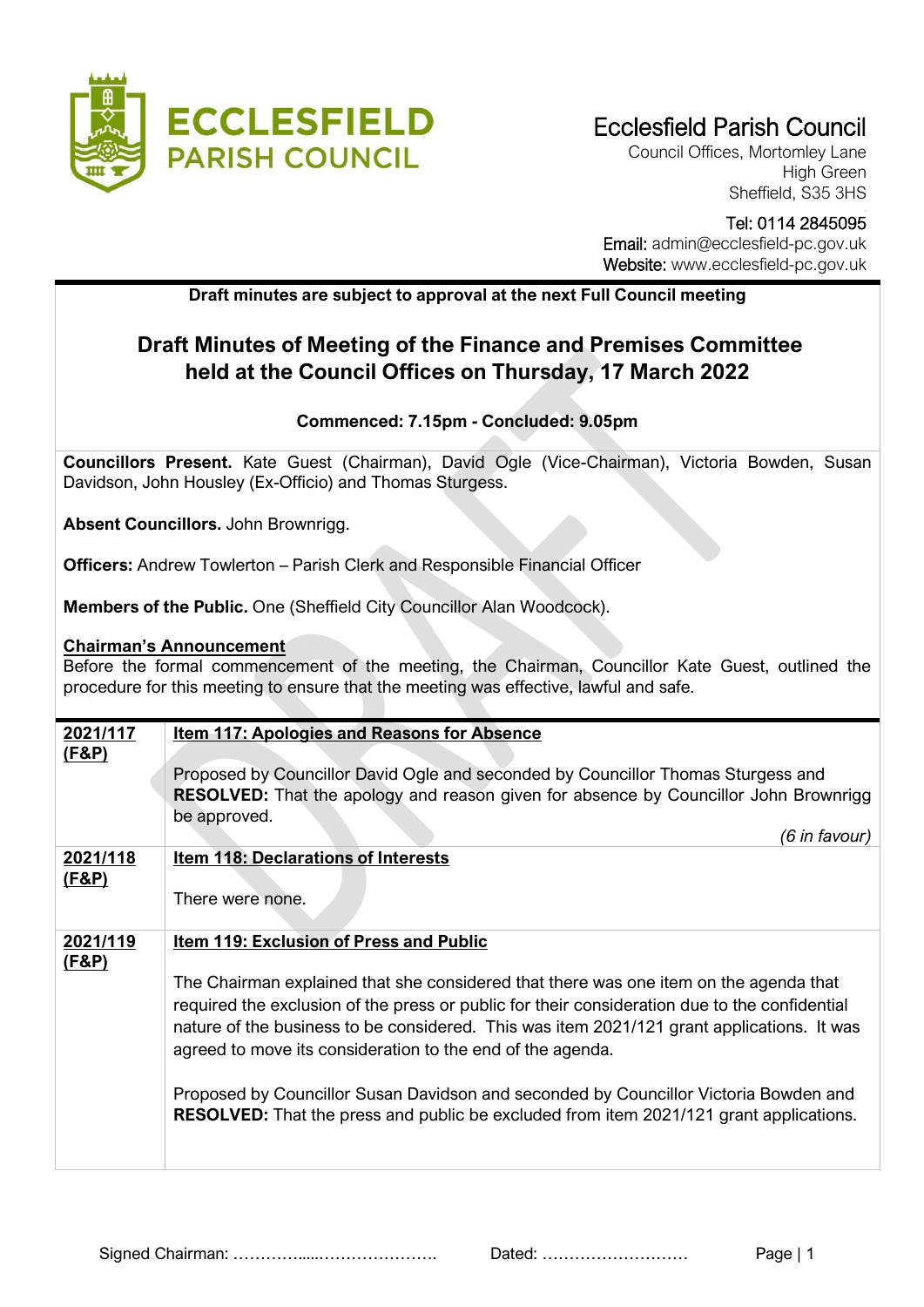| 2021/120         | <b>Item 120: Public Participation Session</b>                                                                                                                                                                                                                                                         |
|------------------|-------------------------------------------------------------------------------------------------------------------------------------------------------------------------------------------------------------------------------------------------------------------------------------------------------|
| <u>(F&amp;P)</u> | There were no questions raised.                                                                                                                                                                                                                                                                       |
| 2021/121         | <b>Item 121: Grant Applications</b>                                                                                                                                                                                                                                                                   |
| <u>(F&amp;P)</u> | The Council has received the following applications:                                                                                                                                                                                                                                                  |
|                  | <b>Ward Based Grants</b><br>Friends of Chapeltown Park<br>14th Sheffield (Grenoside) Scout Group<br>$\bullet$<br><b>Thorncliffe Tennis Club</b><br>$\bullet$<br>P.A.S.T. ways Ltd<br>$\bullet$<br><b>Ecclesfield Gala Committee</b><br>Chapeltown W.I.                                                |
|                  | Covid Support and Recovery Fund Grant<br>192nd Sheffield Guides<br>$\bullet$                                                                                                                                                                                                                          |
|                  | These applications were considered by the Committee.                                                                                                                                                                                                                                                  |
|                  | a) Proposed by Councillor John Housley and seconded by Thomas Sturgess and<br><b>RESOLVED:</b> That it is recommended to Council that the Friends of Chapeltown Park<br>be granted an award of £1,800 towards the Chapeltown Gala from the Ward Based<br>Grant (Chapeltown Ward).                     |
|                  | b) Proposed by Councillor Victoria Bowden and seconded by Susan Davidson and<br>RESOLVED: That it is recommended to Council that 14th Sheffield (Grenoside) Scout<br>Group be granted an award of $£1,199.90$ towards the provision of ten tents from the<br><b>COVID Recovery Fund.</b>              |
|                  | c) Proposed by Councillor Thomas Sturgess and seconded by John Housley and<br><b>RESOLVED:</b> That it is recommended to Council that Thorncliffe Tennis Club be<br>granted an award of £1,800 towards publicity, marketing, and equipment from the<br><b>COVID Recovery Fund.</b>                    |
|                  | d) Proposed by Councillor Thomas Sturgess and seconded by Susan Davidson and<br><b>RESOLVED:</b> That it is recommended to Council that P.A.S.T ways Ltd be granted an<br>award of £2,394 for computer equipment from the Ward Based Grant (all wards).                                               |
|                  | e) Proposed by Councillor Thomas Sturgess and seconded by Councillor Victoria<br>Bowden and<br><b>RESOLVED:</b> That it is recommended to Council that Ecclesfield Gala Committee be<br>granted an award of £1,793 towards the 2022 Ecclesfield Gala from the Ward Based<br>Grant (Ecclesfield ward). |
|                  | Proposed by Councillor Thomas Sturgess and seconded by Councillor David Ogle and<br>f)<br><b>RESOLVED:</b> That it is recommended to Council that Chapletown Women's Institute be<br>granted an award of £310 towards a celebration for the Queen's Platinum Jubilee<br>Celebrations (all wards).     |
|                  | g) Proposed by Councillor John Housley and seconded by Councillor Thomas Sturgess<br>and RESOLVED: That it is recommended to Council that 192nd Sheffield Guides be<br>granted an award of £1,591 towards subsidising trips and maintaining its equipment<br>from the COVID Recovery Fund.            |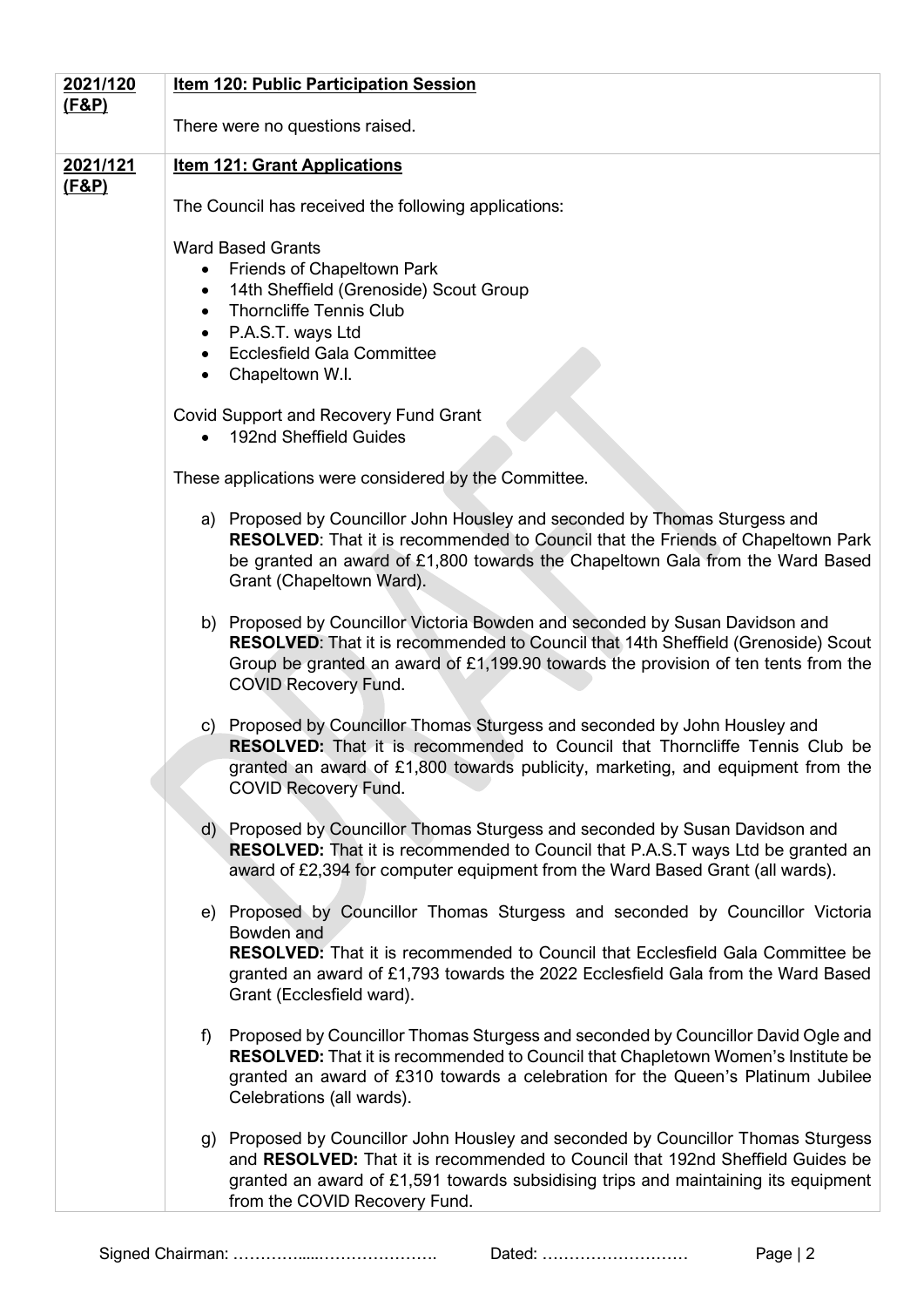|                              | During and following the discussions with the various bodies that had applied for funding, it                                                                                                                                                                         |
|------------------------------|-----------------------------------------------------------------------------------------------------------------------------------------------------------------------------------------------------------------------------------------------------------------------|
|                              | was also agreed that:<br>Any councillor or officer who wished to take up the invitation to visit P.A.S.T ways Ltd                                                                                                                                                     |
|                              | offices to see and hear in more detail their work was encouraged to do so.                                                                                                                                                                                            |
|                              | How the Council might encourage more volunteering should be considered at the June                                                                                                                                                                                    |
|                              | meeting of the Finance and Premises Committee.                                                                                                                                                                                                                        |
|                              | The Council should offer to assist the Thorncliffe Tennis Club in promoting its activities.<br>$\bullet$<br>(6 in favour)                                                                                                                                             |
| 2021/122                     | <b>Item 122: Community Hall Charging</b>                                                                                                                                                                                                                              |
| <u>(F&amp;P)</u>             |                                                                                                                                                                                                                                                                       |
|                              | It was explained that it may be timely to review the charging schedule for the use of the<br>Community Hall, especially as it was nearly two years since this was done and that the Hall<br>was to re-open soon following its refurbishment. This was then discussed. |
|                              | The Clerk also provided an update on the refurbishment of the Hall.                                                                                                                                                                                                   |
|                              | Proposed by Councillor Susan Davidson and seconded by Councillor John Housley and<br><b>RESOLVED:</b> That it is recommended to Council:                                                                                                                              |
|                              | a) There be no change in the room hire charge for the community hall.<br>b) The room hire charge for the community hall is reviewed by the Finance and Premises<br>Committee at its October 2022 meeting.                                                             |
|                              | (6 in favour)                                                                                                                                                                                                                                                         |
| 2021/123                     | Item 123: Internal Audit/Control                                                                                                                                                                                                                                      |
| (F&P)                        |                                                                                                                                                                                                                                                                       |
|                              | <b>Internal Audit</b>                                                                                                                                                                                                                                                 |
|                              | The Clerk gave an update. He confirmed that Diane Brown had confirmed that she would act<br>as the Council's Internal Auditor. For a variety of reasons, it had been necessary to delay the                                                                           |
|                              | interim audit until early April.                                                                                                                                                                                                                                      |
|                              |                                                                                                                                                                                                                                                                       |
|                              | <b>Internal Control</b>                                                                                                                                                                                                                                               |
|                              | It was reported that, now the COVID restrictions have been eased, the process whereby the                                                                                                                                                                             |
|                              | Council's designated internal control councillor will complete monthly internal control checks<br>had been re-established. The Chairman of the Staffing Committee, Councillor Carol Levery,                                                                           |
|                              | had undertaken the most recent one. A discussion then took place on the arrangements for                                                                                                                                                                              |
|                              | this.                                                                                                                                                                                                                                                                 |
|                              |                                                                                                                                                                                                                                                                       |
|                              | Proposed by Councillor Thomas Sturgess and seconded by Councillor Susan Davison and<br><b>RESOLVED:</b> It is recommended to Council that:                                                                                                                            |
|                              | a) Chairman of the Staffing and Environmental Planning Committees be appointed to act<br>as the Council's Internal Control officers for the financial year 2022/2023, subject to<br>them not being a member of the Finance and Premises Committee.                    |
|                              | b) The Vice-Chairman of the Staffing and Environmental Planning Committees should<br>deputise for the Council's Internal Control officers for the financial year 2022/2023 if                                                                                         |
|                              | either or both is not available, subject to them not being a member of the Finance and                                                                                                                                                                                |
|                              | Premises Committee.                                                                                                                                                                                                                                                   |
|                              | (6 in favour)                                                                                                                                                                                                                                                         |
| 2021/124<br><u>(F&amp;P)</u> | Item 124: Angram Bank Target Hardening and Commissioning                                                                                                                                                                                                              |
|                              | The Clerk provided a verbal update. He explained that a meeting was to take place shortly                                                                                                                                                                             |
|                              | with various officers at Sheffield City Council to progress the commissioning of the boulders                                                                                                                                                                         |
|                              | and other target hardening measures following the outcome of the community survey, which<br>indicated strong support for these measures. The Clerk was reminded that the Council had                                                                                  |
|                              | agreed that findings from the Angram Community Survey should be publicised including                                                                                                                                                                                  |
|                              | through Look Local.                                                                                                                                                                                                                                                   |